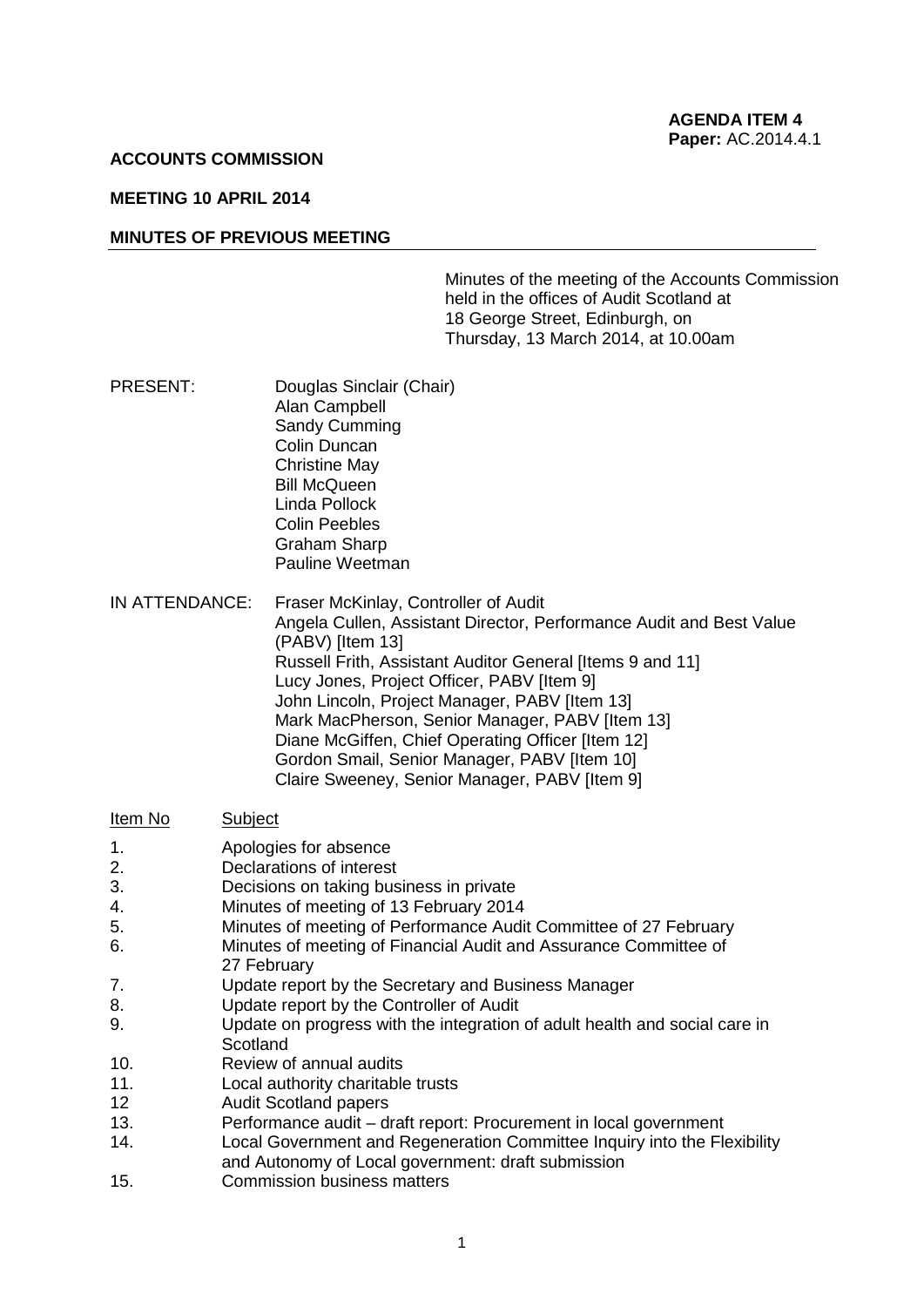## 1. Apologies for absence

It was noted that apologies for absence had been received from Michael Ash.

# 2. Declarations of interest

Christine May declared an interest in relation to items 11 and 13, as a trustee and Vice-Chair of Fife Cultural Trust.

# 3. Decisions on taking business in private

It was agreed that items 12 to 15 should be taken in private as they contained draft reports and confidential issues.

## 4. Minutes of meeting of 13 February 2014

The minutes of the meeting of 13 February 2014 were submitted and approved, subject to:

- In item 9, adding "agreed to invite the Council to a meeting with the Commission to discuss the reasons behind its decision".
- In relation to item 5, noting advice from the Secretary and Business Manager that a summary of the Williams Commission report had been placed on the members' secure portal.
- In relation to item 11, noting advice from the Secretary and Business Manager that Audit Scotland would report to the Commission in early course on its ongoing review of the Audit Scotland websites.

# 5. Minutes of meeting of Performance Audit Committee of 27 February 2014

The minutes of the Performance Audit Committee of 27 February 2014 were submitted and approved, subject to agreeing that the performance audit on school education be reported to the Commission at its May meeting.

# 6. Minutes of meeting of Financial Audit and Assurance Committee of 27 February 2014

The minutes of the Financial Audit and Assurance Committee of 27 February 2014 were submitted and approved, subject to, in relation to item 4:

- In relation to the second bullet point (opencast mine restoration), noting advice from the Director of Performance Audit and Best Value that he had yet to meet the Chief Executive of East Ayrshire Council, and that work to better clarify the extent of the issue was ongoing through the annual financial audit process.
- In relation to the fourth bullet point (arm's length external organisations), noting advice from the Secretary and Business Manager that the deadline for auditors providing information on arm's length external organisations (ALEOs) was 31 May 2014.
- In relation to the fifth bullet point (second sub-bullet, second point: Dumfries and Galloway Council), replace "if" with "establish whether".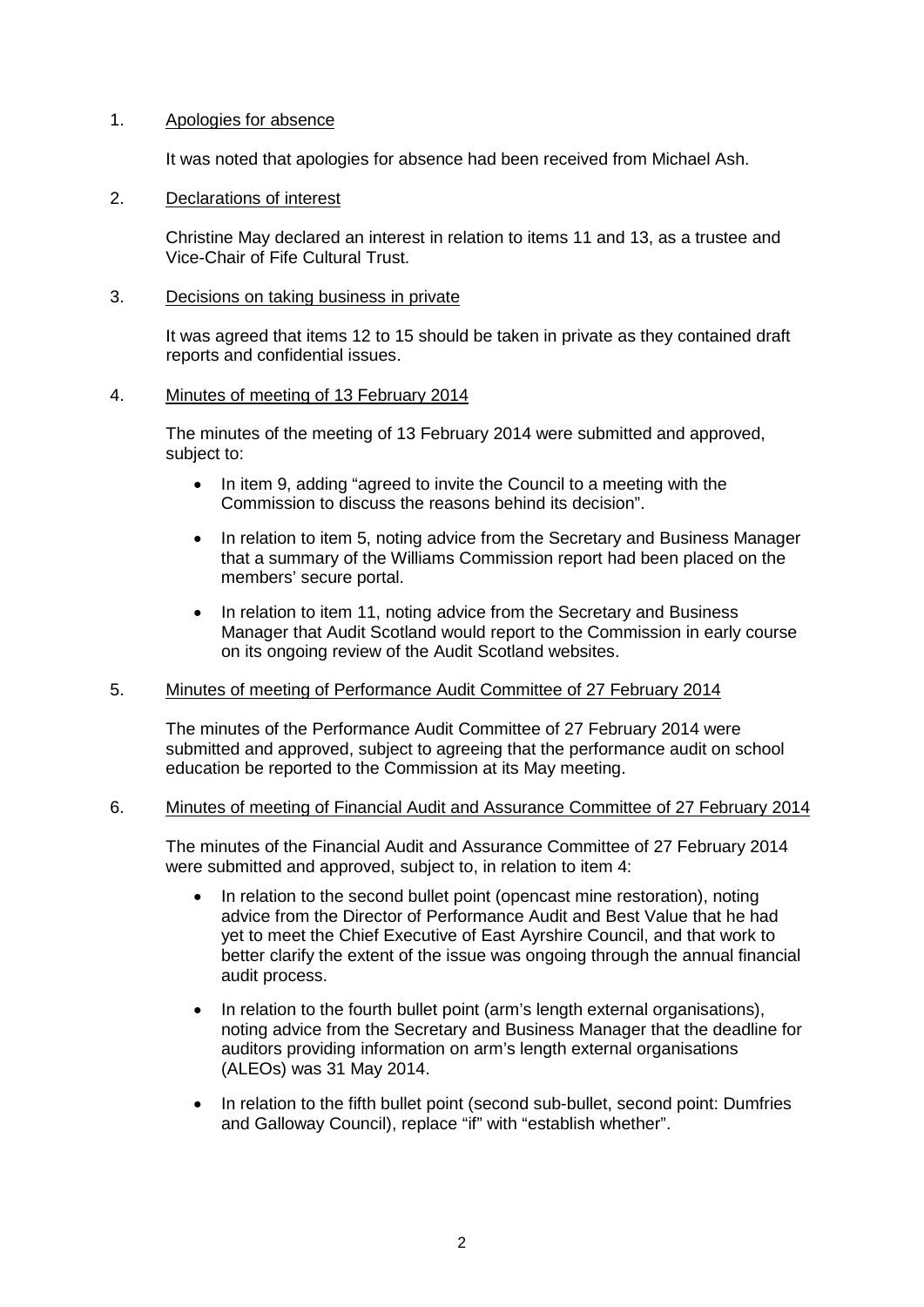# 7. Update report by the Secretary and Business Manager

The Commission considered a report by the Secretary and Business Manager providing an update on significant recent activity in relation to local government and issues of relevance or interest across the wider public sector.

During discussion the Commission:

- In relation to paragraph 5 (South Ayrshire Council), noted advice from the Secretary and Business Manager that the Chair and Pauline Weetman would be meeting representatives of the Council on 19 March 2014.
- In relation to paragraph 8 (recruitment process: Deputy Chair of the Commission), noted advice from the Secretary and Business Manager on proposed arrangements in the recruitment campaign for Deputy Chair and members of the Commission.
- In relation to paragraph 26 (Children and Young People (Scotland) Bill), agreed to note advice from the Director of Performance Audit and Best Value that progress with the various parts of the legislation would be of interest to the Commission, and he would keep a watching brief to this end, with a view to reporting to the Commission as appropriate.
- In relation to paragraph 46, noted advice from the Secretary and Business Manager that the Chair had agreed the future arrangement that information on outputs and intelligence from the Scottish Public Sector Ombudsman would be reported on a regular basis to the Financial Audit and Assurance Committee.

Thereafter the Commission agreed to note the report.

8. Update report by the Controller of Audit

The Controller of Audit provided a verbal update on his recent activity, including meetings and discussions with stakeholders.

### 9. Update on progress with the integration of adult health and social care in Scotland

The Commission considered a report by the Director of Performance Audit and Best Value which accompanied a presentation providing an update on the integration of adult health and social care. The presentation was undertaken by Claire Sweeney, Portfolio Manager, Performance Audit and Best Value.

During discussion, the Commission agreed:

- To note that further information on lessons learned from the Highland lead agency model would be provided to the Commission in due course.
- Agreed that the Director report further on issues surrounding governance and accountabilities, including officer accountability.

*Action: Director of Performance Audit and Best Value*

• Having noted advice from the Assistant Auditor General on the provisions in the Bill for the stewardship and accounting and audit of the money received and paid by integration joint boards, and for a duty to achieve value for money, agreed that he report further in this regard to the Commission in due course.

*Action: Assistant Auditor General*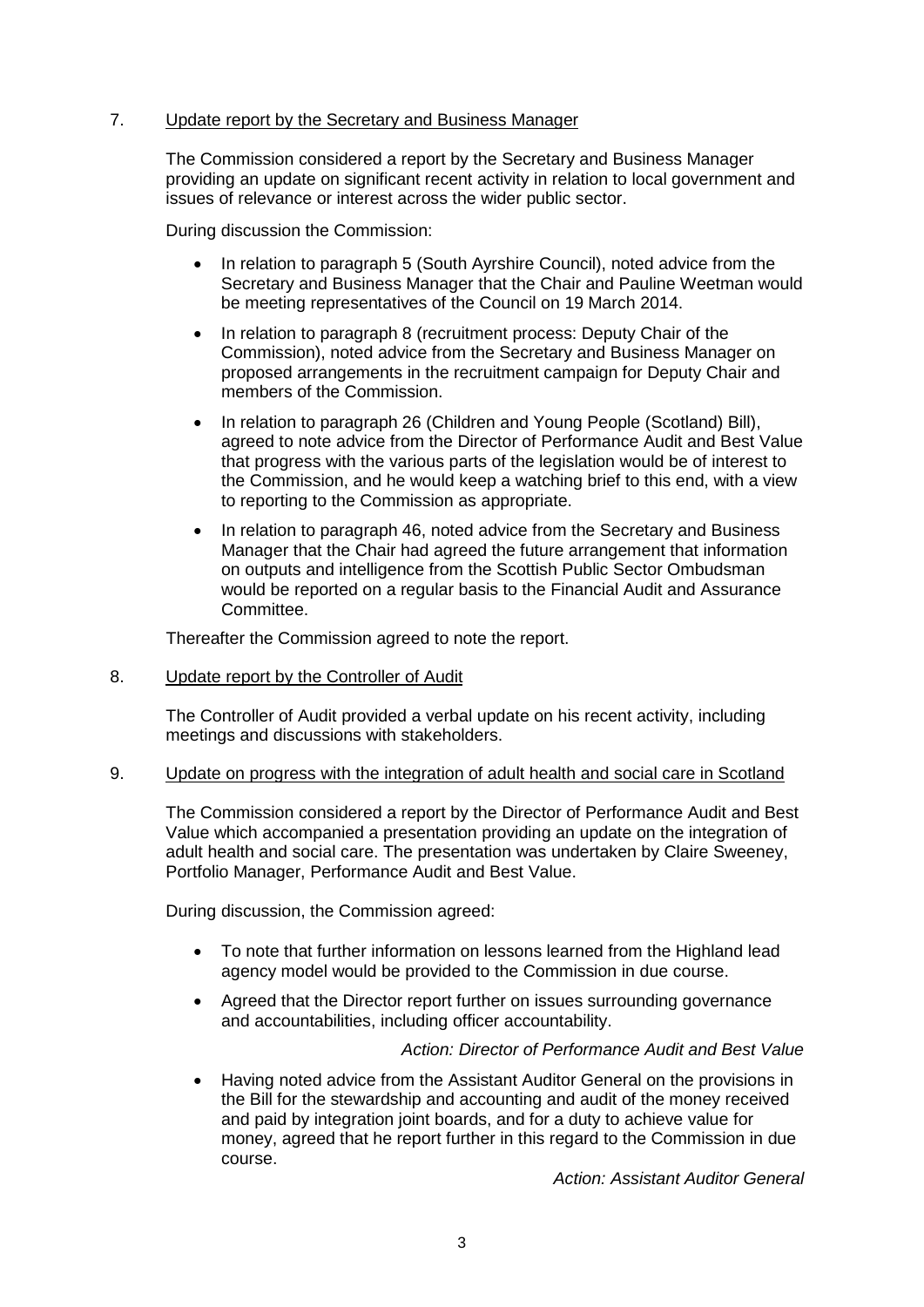• That a discussion with practitioners – particularly from the Highlands - on their experiences with the integrated model take place at a future meeting.

## *Action: Secretary and Business Manager*

- To note advice from the Director that the role of strategic outcomes, and the measurement of and progress towards them, forms a core part of financial and performance audit work.
- To note advice from the Director that Audit Scotland was currently considering the implications of the legislation on its resources, upon which he would report further to the Commission in due course.

# *Action: Director of Performance Audit and Best Value*

Thereafter the Commission agreed to note the report.

10. Review of annual audits

The Commission considered a report by the Director of Performance Audit and Best Value summarising the outcome of the review of the 2012/13 annual audit reports for councils and related local authority bodies and seeking the Commission's view of the processes to keep it informed about matters arising from the annual audit in local government.

Following discussion, the Commission:

- Noted advice from Bill McQueen he had asked that the Financial Audit and Assurance Committee receive a briefing from an audit firm engaged in the audit of councils, in line with previous recent such briefings to the Committee.
- Noted the outcome of the review of annual audit reports for local government bodies.
- Noted the information provided from annual audit activity to help it deliver its statutory responsibility and agreed that this information fulfils its purpose.

### 11. Local authority charitable trusts

The Commission considered a report by the Assistant Auditor General providing an update on the audit of local authority charities.

Following discussion, the Commission noted the report.

### 12. Audit Scotland papers [in private]

The Commission considered a paper by the Secretary and Business Manager seeking its consideration of papers from Audit Scotland, in particular the Board minutes and the results of the Audit Scotland annual staff survey, known as the 'Best Companies' survey.

During discussion the Commission:

- Noted advice from the Chair that, rather than tabling minutes of meetings of the Board, he would report to the Commission as appropriate in future.
- Agreed that information on sickness absence be provided.

Thereafter the Commission agreed to note the information provided.